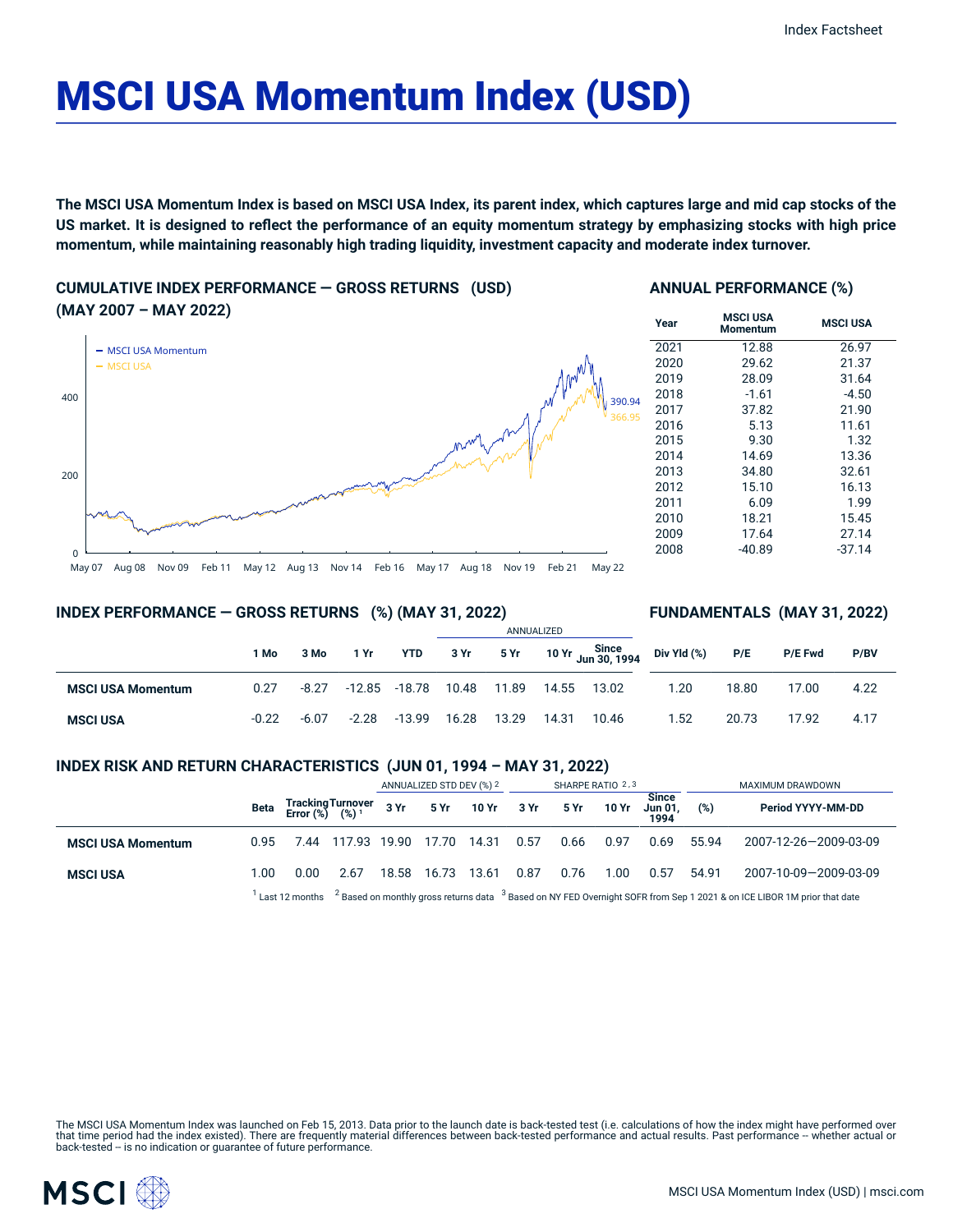#### **INDEX CHARACTERISTICS**

|                     | <b>MSCI USA</b><br><b>Momentum</b> | <b>MSCI USA</b> |  |  |  |  |
|---------------------|------------------------------------|-----------------|--|--|--|--|
| Number of           | 121                                | 626             |  |  |  |  |
| <b>Constituents</b> |                                    |                 |  |  |  |  |
|                     | Weight $(*)$                       |                 |  |  |  |  |
| Largest             | 5.14                               | 6.64            |  |  |  |  |
| <b>Smallest</b>     | 0.03                               | 0.00            |  |  |  |  |
| Average             | 0.83                               | 0.16            |  |  |  |  |
| <b>Median</b>       | 0.39                               | 0.06            |  |  |  |  |

## **TOP 10 CONSTITUENTS**

|                             | Index<br>Wt. (%) | Parent<br>Index<br>$Wt.$ (%) | <b>Sector</b>       |
|-----------------------------|------------------|------------------------------|---------------------|
| MICROSOFT CORP              | 5.14             | 5.27                         | Info Tech           |
| LILLY (ELI) & COMPANY       | 4.71             | 0.69                         | <b>Health Care</b>  |
| <b>TESLA</b>                | 4.46             | 1.76                         | Cons Discr          |
| JPMORGAN CHASE & CO         | 4.10             | 1.06                         | <b>Financials</b>   |
| <b>NVIDIA</b>               | 3.80             | 1.27                         | Info Tech           |
| <b>BANK OF AMERICA CORP</b> | 3.54             | 0.74                         | <b>Financials</b>   |
| COSTCO WHOLESALE CORP       | 3.21             | 0.56                         | <b>Cons Staples</b> |
| THERMO FISHER SCIENTIFIC    | 2.97             | 0.61                         | <b>Health Care</b>  |
| <b>ACCENTURE A</b>          | 2.79             | 0.51                         | Info Tech           |
| <b>CONOCOPHILLIPS</b>       | 2.75             | 0.40                         | Energy              |
| Total                       | 37.47            | 12.88                        |                     |

# **FACTORS - KEY EXPOSURES THAT DRIVE RISK AND RETURN MSCI FACTOR BOX**



## **SECTOR WEIGHTS**



# **MSCI FaCS**



broad global index - MSCI ACWI IMI.

Neutral factor exposure (FaCS = 0) represents MSCI ACWI IMI.